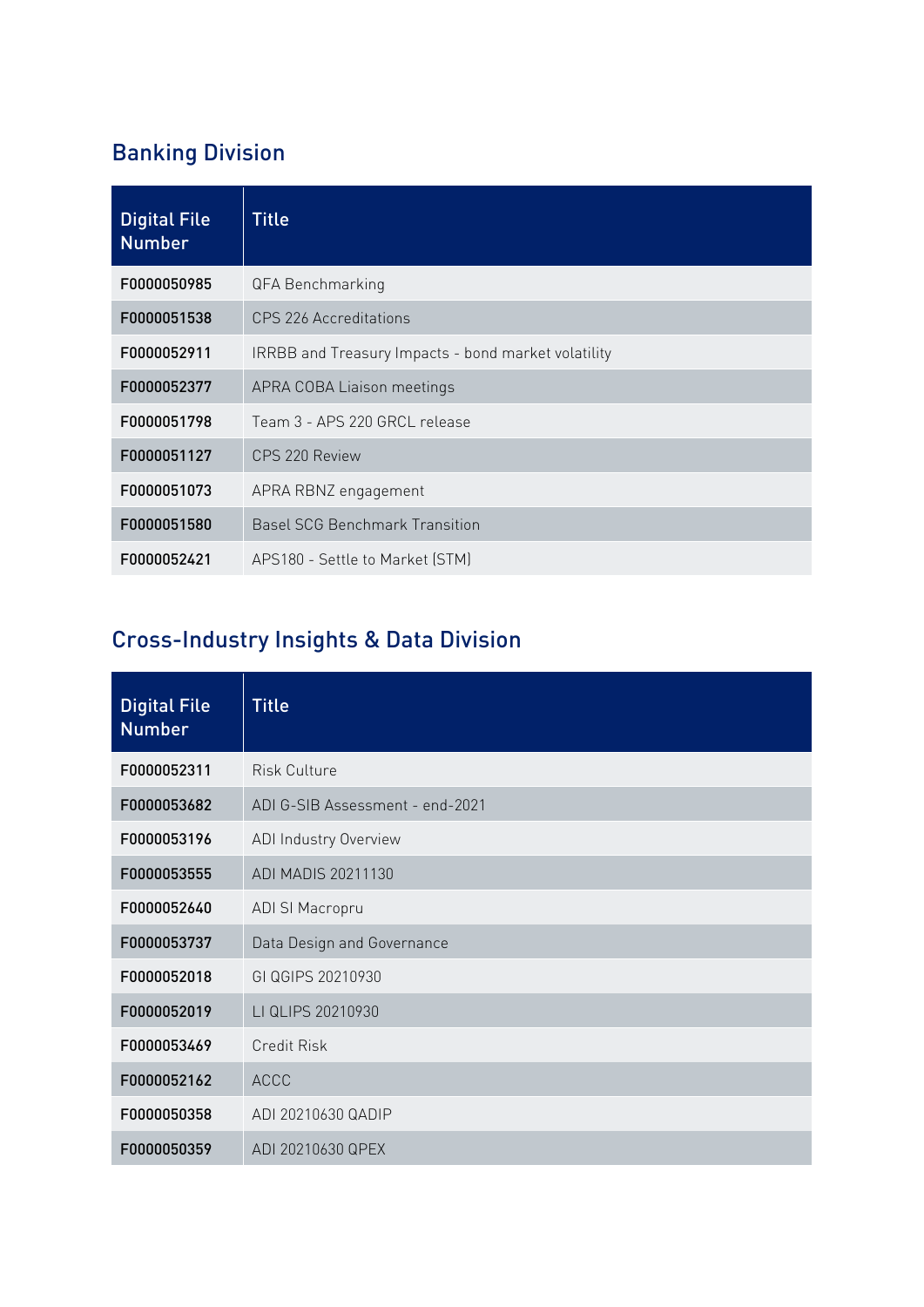| <b>Digital File</b><br><b>Number</b> | <b>Title</b>                              |
|--------------------------------------|-------------------------------------------|
| F0000053581                          | ADI 20210930 PCR Report                   |
| F0000053566                          | ADI quarterly pub changes                 |
| F0000052165                          | ADI SI Basel 3B                           |
| F0000050581                          | <b>ARF 210</b>                            |
| F0000052712                          | GI QGIILS 20210930                        |
| F0000052651                          | Impact of high inflation on insurance     |
| F0000052073                          | PHI 20210930 State of Health Funds Report |
| F0000053708                          | Regulator rules                           |
| F0000051206                          | <b>ADI Implementation Plans</b>           |
| F0000050635                          | FAR Data Systems and Reporting IT         |
| F0000051332                          | Joint Administration Framework            |
| F0000051321                          | Industry-wide Risk Culture Survey         |
| F0000050376                          | CPS 511 Disclosure                        |
| F0000050453                          | SFI determination                         |
| F0000053636                          | <b>External Liaison</b>                   |
| F0000050340                          | GI QGIPS 20210630                         |
| F0000050442                          | GI QGIILS 20210630                        |
| F0000050450                          | LI QLIPS 20210630                         |
| F0000051600                          | GI IGIS 20210630                          |
| F0000051744                          | QADIP and QPEX - June 2021                |
| F0000052593                          | GI GIILS 20210630                         |
| F0000053093                          | QADIP and QPEX - Sep 2021                 |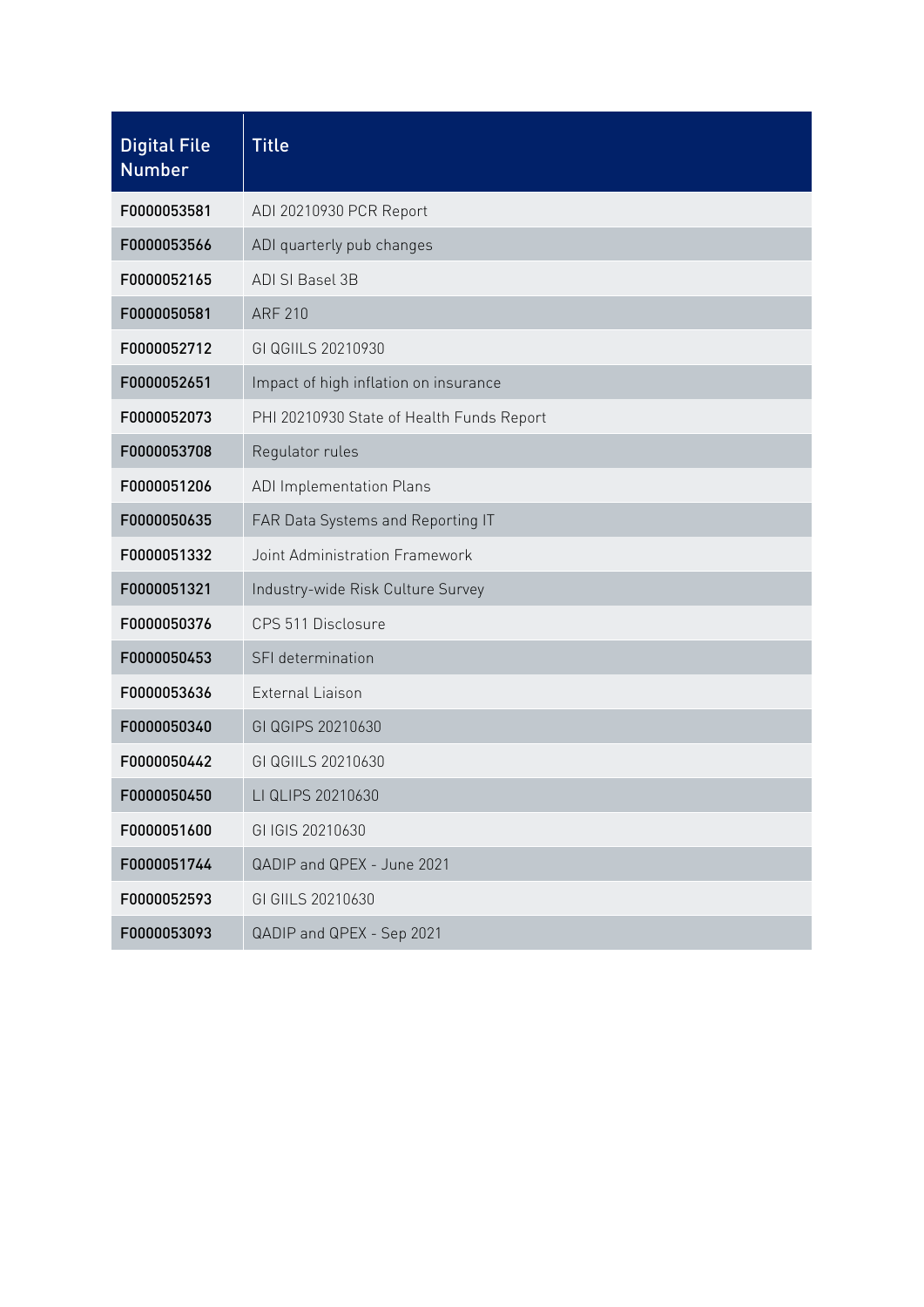## Enterprise Services Division

| <b>Digital File</b><br>Number | <b>Title</b>        |
|-------------------------------|---------------------|
| F0000050292                   | <b>APRA Connect</b> |
| F0000051380                   | Cyber Programme     |

#### Insurance Division

| <b>Digital File</b><br><b>Number</b> | <b>Title</b>                     |
|--------------------------------------|----------------------------------|
| F0000052415                          | PHI Ombudsman                    |
| F0000053235                          | 2022 Pillar 3 Affordability      |
| F0000052883                          | 2022 Climate Change              |
| F0000051104                          | Advice on licensing rules Aug 21 |

## Policy & Advice Division

| <b>Digital File</b><br><b>Number</b> | <b>Title</b>                                             |
|--------------------------------------|----------------------------------------------------------|
| F0000051793                          | <b>Accounting Services</b>                               |
| F0000053239                          | CTP Liaison - Nov 2021                                   |
| F0000052733                          | Withdrawal of registration vs cessation from being an AP |
| F0000053114                          | ESG - linked Capital Instruments                         |
| F0000053253                          | 11 - Actuaries Liaison 2021                              |
| F0000052255                          | Super - Precedent update - Intra-fund transfers          |
| F0000050283                          | 238407 - Breach Form - ASIC Notifications                |
| F0000050603                          | 238703 Accounting treatment of Bank guarantees           |
| F0000051658                          | 238879 - Breach Reporting - APRA and ASIC                |
| F0000053105                          | 239188 Revisions to HPS 310                              |
| F0000053112                          | 239192 ARF 111                                           |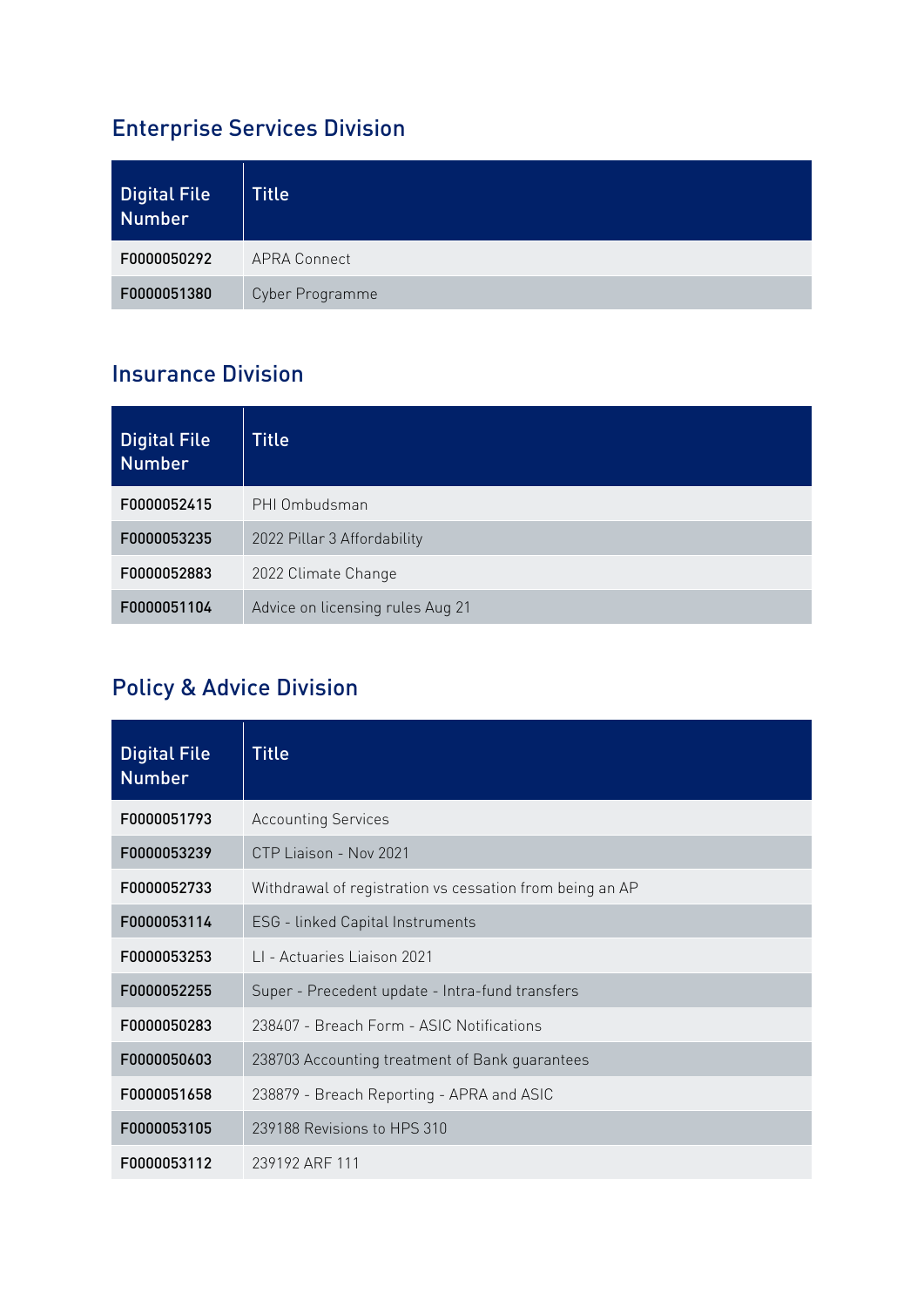| <b>Digital File</b><br><b>Number</b> | <b>Title</b>                                       |
|--------------------------------------|----------------------------------------------------|
| F0000051647                          | Accounting review of Basel leverage ratio          |
| F0000051752                          | Advice and Approvals information                   |
| F0000052334                          | APS 120 update 2022                                |
| F0000051577                          | APS 222 FAQs                                       |
| F0000051922                          | APS110 Cross Industry Analysis - LI                |
| F0000053437                          | Choice Heatmap Calculations FY2021                 |
| F0000052484                          | Covered Bond EU Harmonisation                      |
| F0000052731                          | Interpretation of joint accountability             |
| F0000050561                          | <b>LIBOR Reforms</b>                               |
| F0000051660                          | LPS 600 para 32 (and LIA s38)                      |
| F0000051470                          | Modernising Prudential Architecture                |
| F0000053169                          | RegTech and Machine-Readable Research              |
| F0000052995                          | <b>Stablecoins and Digital Money</b>               |
| F0000052629                          | LPS 117 - release of final standard                |
| F0000052258                          | Amendments to SPS 310                              |
| F0000053481                          | Connect in                                         |
| F0000051558                          | Prudential Ecosystem - Super                       |
| F0000050321                          | Recovery and resolution                            |
| F0000050730                          | Combined thematic review findings                  |
| F0000053131                          | Defined Benefit Scheme                             |
| F0000051495                          | <b>SPS 310</b>                                     |
| F0000051234                          | Treasury insurance review                          |
| F0000051448                          | Legal matters - SIS Act Indemnification Provisions |
| F0000051980                          | MoU - EU - ECB                                     |
| F0000053108                          | MoU - New Zealand - RBNZ                           |
| F0000053748                          | MoU APRA - ACIC                                    |
| F0000050423                          | <b>RA Allocations</b>                              |
| F0000051434                          | RBA and CFR                                        |
| F0000051604                          | 20210910 - HoR Common Ownership Annual Report QoNs |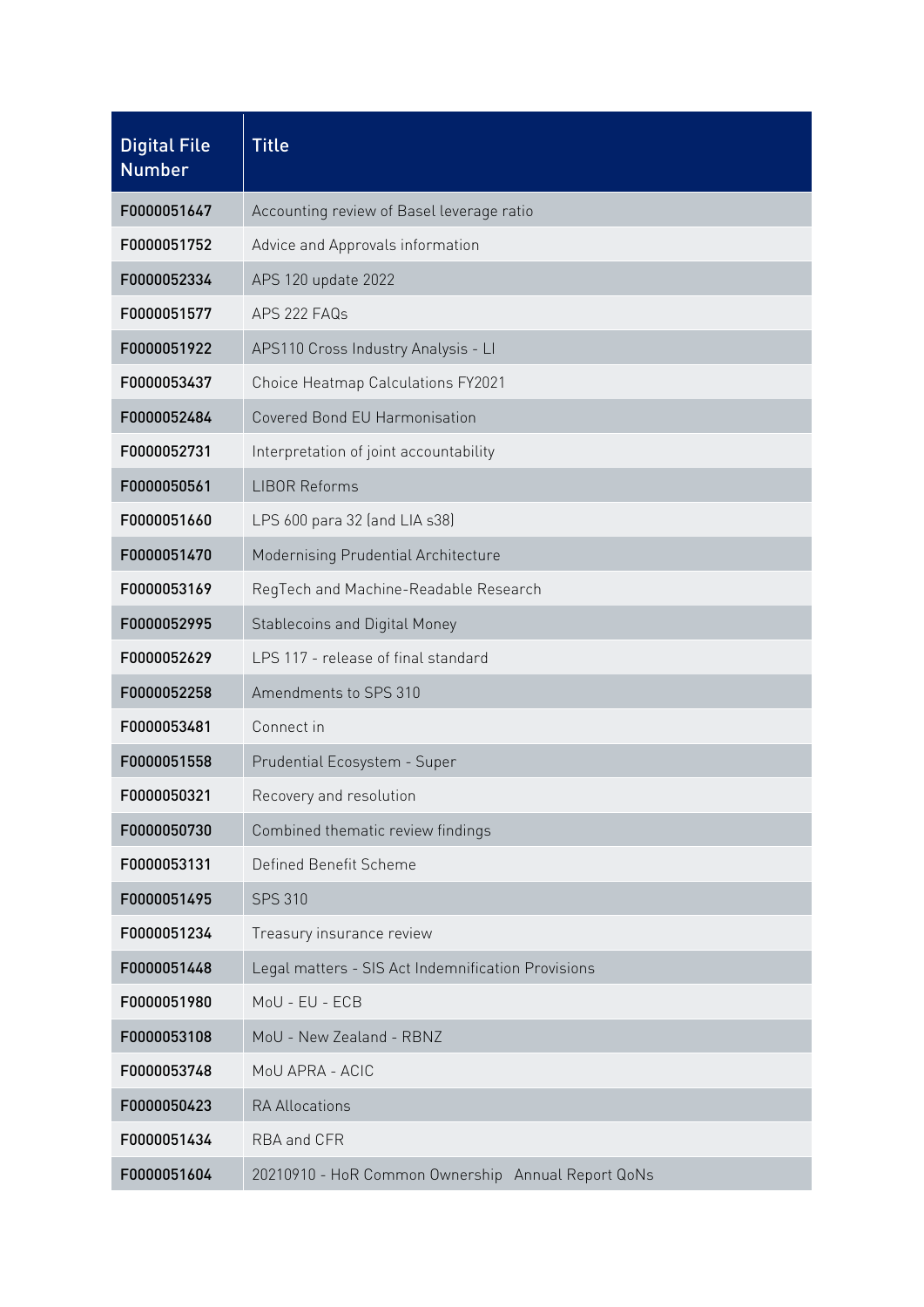| <b>Digital File</b><br><b>Number</b> | <b>Title</b>                                                  |
|--------------------------------------|---------------------------------------------------------------|
| F0000051615                          | 20211027 - Supplementary Estimates                            |
| F0000051141                          | ACCC - Transfers of Business - Consultation                   |
| F0000051601                          | <b>ACIC</b>                                                   |
| F0000051944                          | APRA - BI and APRA - OJK Schedule 35 - 2021-22                |
| F0000051409                          | Licensing approach to FABs                                    |
| F0000053478                          | Licensing Rapid Decision-Making                               |
| F0000053632                          | MOU - Brazil - BCB                                            |
| F0000053638                          | MoU - European Central Bank (ECB)                             |
| F0000052574                          | ROU 14255 Schedule 35                                         |
| F0000052509                          | Stakeholder mapping - H2 2021                                 |
| F0000050737                          | <b>GILI Recovery Planning</b>                                 |
| F0000052498                          | Resolvability Assessment                                      |
| F0000051266                          | 9th IADI APRC International Conference Presentation Materials |
| F0000051494                          | <b>ACIID</b>                                                  |
| F0000051198                          | <b>ADI Cohort Strategies</b>                                  |
| F0000051302                          | <b>ADI Recovery Planning Strategy</b>                         |
| F0000050447                          | <b>FCS RBA</b>                                                |
| F0000052175                          | GILI live case readiness                                      |
| F0000050501                          | Recovery plans                                                |
| F0000051255                          | Resolution planning implementation                            |
| F0000050466                          | 2021 Underperformance Trustees Contingency Profile            |
| F0000052441                          | Senate Estimates                                              |
| F0000051890                          | <b>ASIC Liaison</b>                                           |
| F0000053341                          | SPS 520 and SPS 521                                           |
| F0000050290                          | Banking Act ADI and NOHC authorisations                       |
| F0000052157                          | AASB 17 Insurance Reporting Standards Review - Oct 2021       |
| F0000051638                          | APRA ASIC Joint documents                                     |
| F0000052327                          | <b>CPS 511</b>                                                |
| F0000053621                          | Significant financial institutions (SFIs)                     |